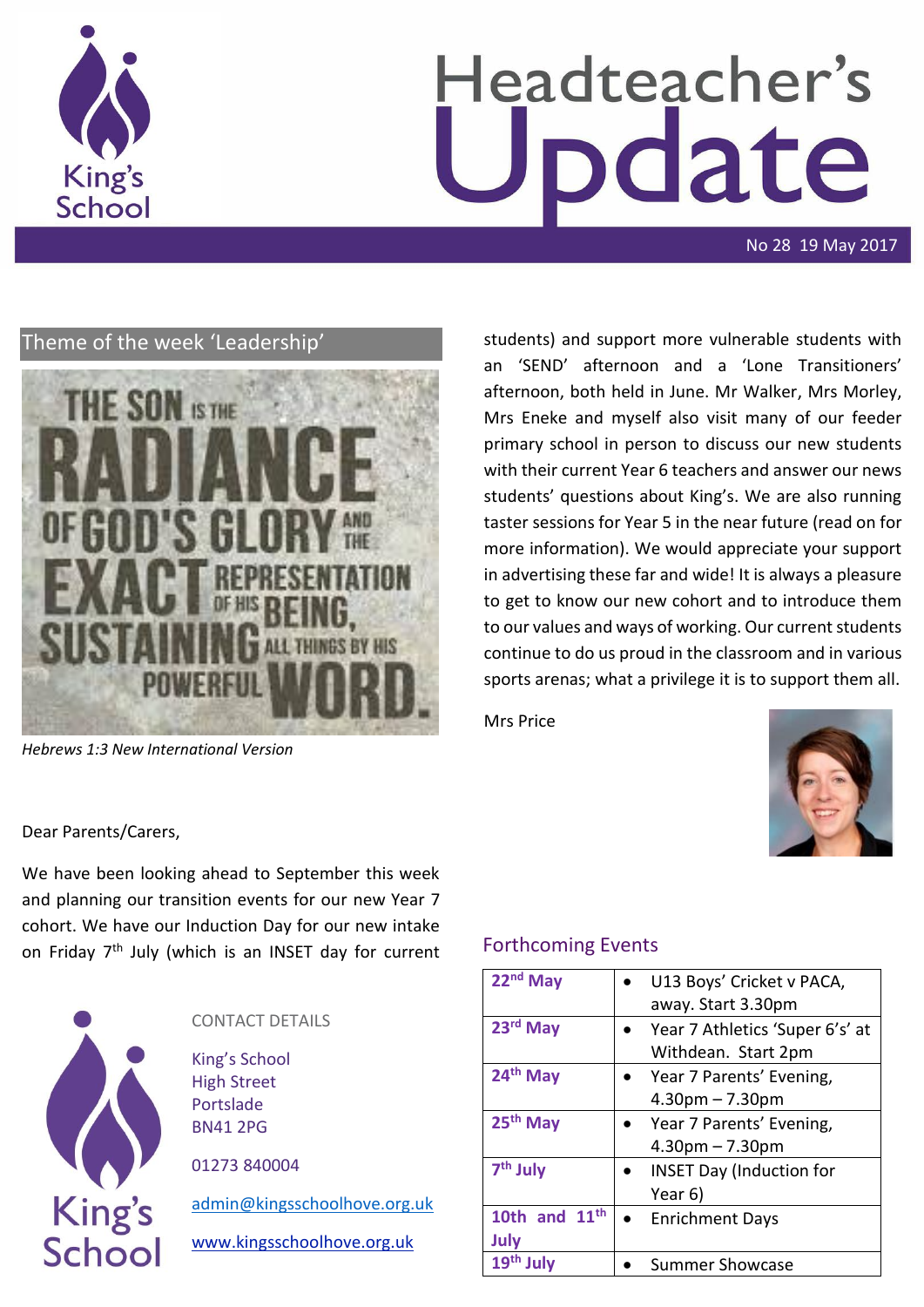#### Communion Services

All students will attend Communion Services in school next week. Communion services at King's follow an Anglican liturgy. More information can be found in our Collective Worship policy which is published on our website here: [https://www.kingsschoolhove.org.uk/documents/Final](https://www.kingsschoolhove.org.uk/documents/Final_Collective_Worship_Policy_2017.pdf) Collective Worship Policy 2017.pdf It is wonderful to have the opportunity to worship together regularly as a community.

#### Parents' Evening

Year 7 Parents' Evening is on Thursday 25 May from 4:30-7:30pm in the school hall. If you encounter any problems booking appointments please contact the school via [admin@kingsschoolhove.org.uk](mailto:admin@kingsschoolhove.org.uk) We look forward to welcoming Year 7 parents and talking to you about your children's progress.

#### Year 5 Taster Events

King's will be holding Year 5 taster sessions on the 14th and 21<sup>st</sup> June from 4.00pm until 5.00pm. The sessions are an opportunity for Year 5 students to take part in a Science, English and Maths lesson and to meet some members of the King's teaching team. In addition, there will be an opportunity for parents and carers to meet with Mrs Price to discuss King's and the transition process.

Letters have gone out to primary schools this week, but please let anyone you think will be interested about the sessions. The office will be taking bookings on a first come first served basis via [admin@kingsschoolhove.org.uk](mailto:admin@kingsschoolhove.org.uk)

#### Triple Science

Our Year 10 will be sitting their Science mock examinations in the first week of July. As well as being a great opportunity to develop their examination skills these exams will also be used to establish which students will be working towards the double science course and which the separate triple science course. Whilst both courses will give students the opportunity to go onto further science courses at key stage 5 and beyond, it is important that students are on the right courses to succeed in Science and the other subjects in Year 11.

#### **Site Meeting**

Due to some very rapid developments in the last week, we are holding a meeting next week at which we will be able to share definite information with you about the planning process for West Blatchington; and the forthcoming public consultation about the site and proposed buildings. We will also be able to give more information about detailed school designs and other arrangements. The meeting will take place on Wednesday 24th May in the main school hall. Parents of current Year 10 students are invited to attend at 6:00pm. Parents of students in other year groups and parents of our new 2017 intake are invited to attend at 6:30pm. If you are unable to attend the meeting information will be going out via email on the evening of 24<sup>th</sup> May regarding progress on the West Blatchington site. This information will also be posted on our website.

# Duke of Edinburgh Award



Saturday 13<sup>th</sup> May was eventful for our Duke of Edinburgh students! The students were set an 8 mile walk across the South Downs Way. Students were introduced to map skills during the expedition training with Miss Wood and were asked to put these skills into action. Each team were alloacted a member of staff and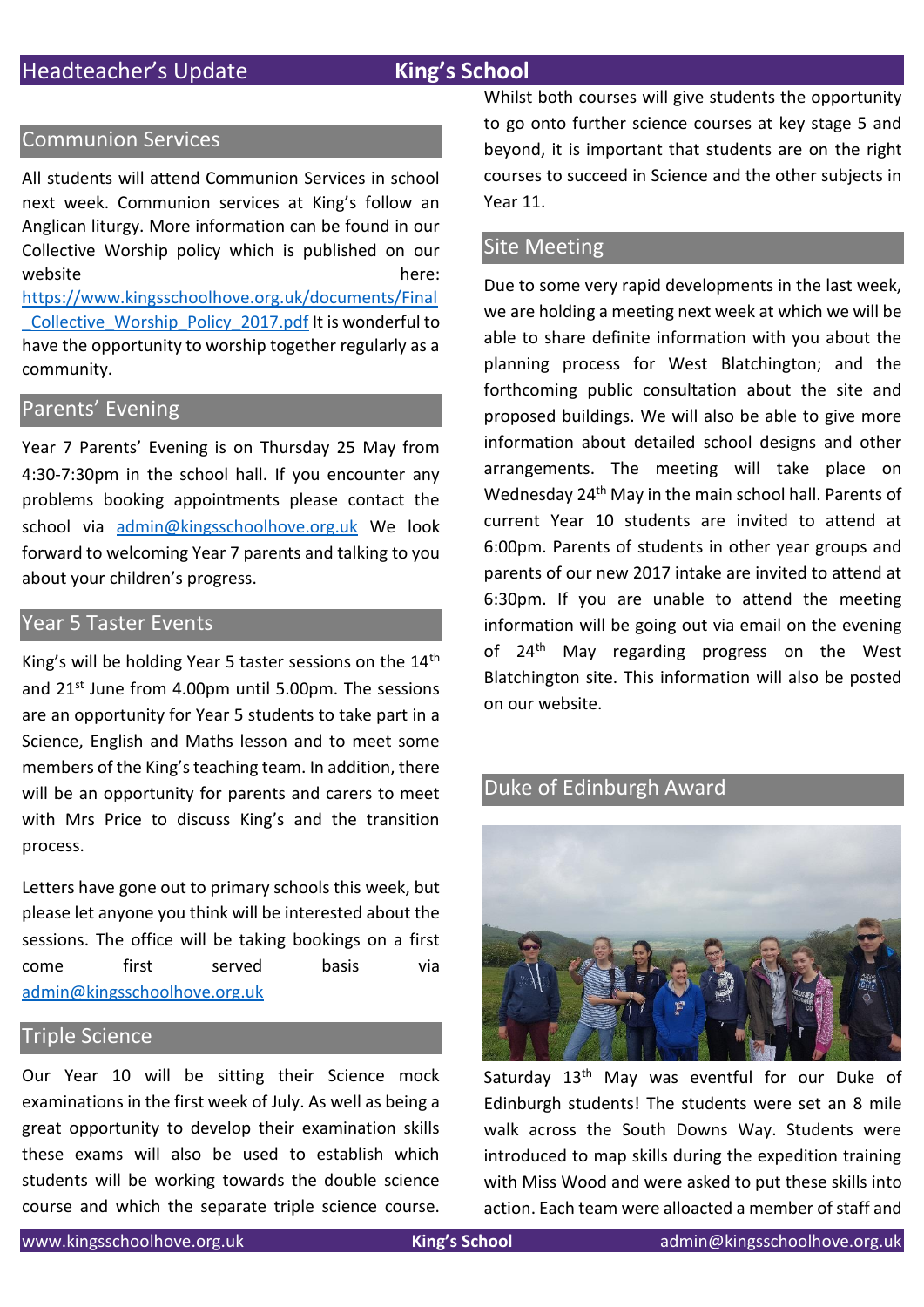#### Headteacher's Update **King's School**

despite a few wrong turns, all made it to the various checkpoints, walked through fields and respected the environment. The day challenge was a great opportunity for the students to walk in their boots in preparation for their overnight practice assessment in mid-June. All students and staff were challenged with either the hill climbs at Devil's Dyke or navigating their groups past Saddlescombe farm and past hill tops to end at Clayton Jack and Jill Windmills. All students thoroughly enjoyed themselves and are awaiting their



next planned adventure where they will be creating their own walk.

The volume of training in a week is very high to be able to compete at this level and Elijah manages to balance this, his school work and other hobbies with a determined and disciplined mindset. A big congratulations, to Elijah from everyone at King's and look forward to supporting you with your competitions for the rest of this summer.

#### MENSA Challenge



This week's challenge: A man walks west for 4 miles, then north for 3 miles, then east for 2 miles, the south for 2 miles, then east for 2 miles. In which direction and for how far should

he walk to return to his starting point?

*Last week's answer: 20 (add one, then two, then three and so on)*

#### Reminder about nuts

Please can all parents and carers be mindful of the fact that we are a 'no nuts' school. We have several students in school with severe, life-threatening,



nut allergies and we therefore ask that no nuts, or products containing nuts, are brought onto the school site or taken in packed lunches on trips. Thank you for your co-operation with this policy.

## Elijah Kendrick

Our year 8 student Elijah, had an amazing weekend at the Regional Swimming Championships. Elijah came back with 3 gold medals in:

- 1500m highest national ranking
- 400m highest national ranking
- 200m breaststroke



#### Extra-curricular

A reminder that we have a full extra-curricular programme running Monday-Friday. We actively encourage students to participate in at least one club per week. We would appreciate the support of parents and carers in boosting attendance at clubs now the warmer weather is here. Our full programme can be found here: the state of the state of the state of the state  $h$  here:

[https://www.kingsschoolhove.org.uk/documents/Extr](https://www.kingsschoolhove.org.uk/documents/Extracurricular_2016_17_Term_5_2.pdf) [acurricular\\_2016\\_17\\_Term\\_5\\_2.pdf](https://www.kingsschoolhove.org.uk/documents/Extracurricular_2016_17_Term_5_2.pdf)